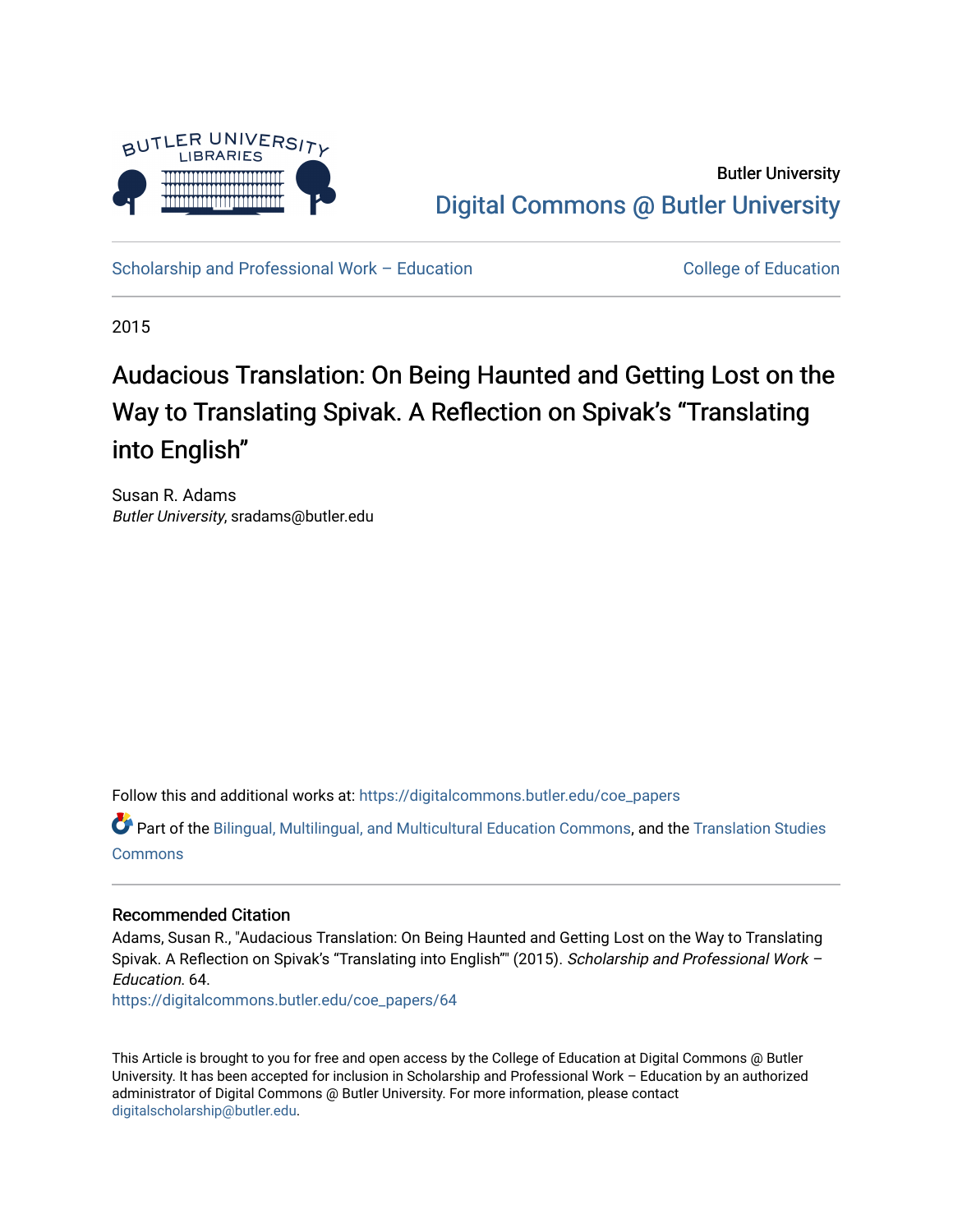# **Audacious Translation: On Being Haunted and Getting Lost on the Way to Translating Spivak. A Reflection on Spivak's "Translating into English"**

*Susan R. Adams* Butler University, USA

# **Abstract**

In "Translating Into English" within *An Aesthetic Education in the Era of Globalization* (2012), Spivak eludes apprehension, spurns comprehension, and resists neat translation as I, an American educator, attempt to make sense of what is meant by an aesthetic education as Spivak translates the act of translation. Caught and othered as a language broker in learning the double bind of translation, I find no answers, only new questions as I grope toward ways to conceptualize and to name this moment for translators and language educators: (1) What does it mean to be a translator?; (2) Can and should the convenient genie of English as the language of power and globalization be pushed back into the bottle to make room for linguistic diversity?; (3) What is essentially lost in translation when indigenous languages are abandoned and no longer nuanced with meaning, when "lingual memory" is no longer available? This paper then examines the ethics and struggle of honoring Spivak's call to be haunted in light of the double bind faced by immigrant K-12 students encountering the power of English in U.S. K-12 schools.

#### **Introduction**

In "Translating Into English" within *An Aesthetic Education in the Era of Globalization*, Spivak (2012) says:

I'd like to begin with what should be an obvious point. That the translator should make an attempt to grasp the writer's presupposition, pray to be haunted by the project of the original. Translation is not just the stringing together of the most accurate synonyms by the most proximate syntax. (p. 256)

Spivak begins this chapter by chastising English translators who "psychologized every noun, making Kant sound like a rational choice bourgeois Christian gentleman" (2012, p. 156) and those she calls "empiricist translators" (p. 257) who embedded their own coded spin in Marx's choice materialist language in translating the German phrase *inhaltslos und einfach* as "slight in content and simple" (Marx, 1867/1990, p. 90) rather than tackling the more challenging idea of a form that is without content. As she speaks of Derrida's notion of "entering the protocols of a text" (2012, p. 257) and of handling with respect the laws inherent and embedded in the text before the reader, Spivak repeats and confides that "translation is the most intimate act of reading, a prayer to be haunted" (2012, p. 257).

I think by "haunted," Spivak is asking in effect: What are the limits, ethics, and responsibility of translation? Or, in other words, what does it mean to *do* the work translation? But she is also interrogating what it means to *be* a translator.

I am generally a reluctant translator. It is something I do when it must be done. I do not know if a translator is what I *am*, but it is sometimes what I do. I am not particularly gifted in translation, but, in the act of brokering communication between two language groups, I am always struck by the heavy responsibility of choosing just the right word, of matching the tone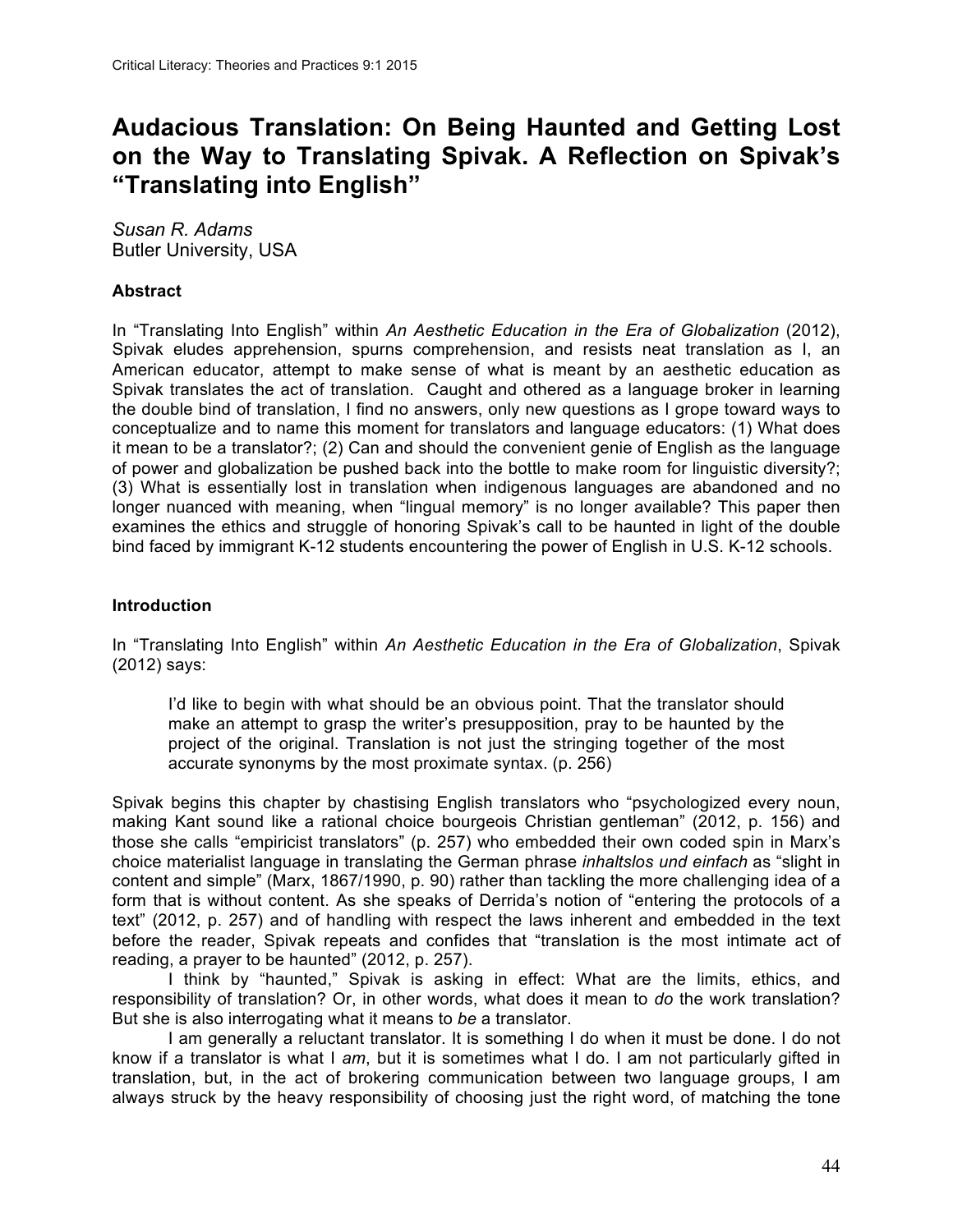and accurately delivering the intent of the original message. If, in the moment, I become seduced by my own voice, by my own importance, and by the rhythmic pinging back and forth between the two languages, I sometimes forget my job is to transmit with exquisite care the speaker's intentions. In my very best translation moments, I notice the task of communicating is less arduous, I feel less conspicuous, and I can settle into a smooth, seamless groove with the speaker. Ideally, rather than attracting attention to myself in the act of translation, I dissolve and fade away to the point that the message and the original speaker are centered in the listener's attention. As my presence diminishes, my voice, intonation, gestures, facial expression, and even my timing more closely mirror those characteristics and patterns of the speaker. When this happens, I experience something akin to floating outside of my own body where I am able to observe myself in the act of translation. In that moment of suspension, I wonder if this experience is evidence I am in some stage or process of *becoming* a translator.

Those out of body moments of lostness, while perhaps common for others, have been rare for me; they leave me shaken, feeling fragile and exposed, and marveling at the momentary blurring of the boundaries that separate me from the person who is haunting me, with whom I have just shared the most intimate of entanglements. Inevitably the speaker and I do not speak afterward of this blurring of boundaries; it is too sacred a moment to profane with a cheeky debrief. Unlike other more typical moments of transactional translation, I do not kick myself afterward for my grammar failures or for my technical errors. As Spivak says, I briefly "inhabit, even if on loan, the many mansions and many levels of the host language" (2012, p. 258).

But rather than dwelling on the mystical qualities of translation, Spivak immediately moves from the ecstasy and intimacy of communication (dare I say *communion*?) across language barriers into example after example of all that is consistently lost in small translation decisions, where the historic distinctions and origins of words either send the reader's mind in the speaker or writer's intentional direction or causes the listener/reader to miss the point entirely. Which of these carries precisely the right image: "mortgage" or "arms and legs in hock to the lender"? Here Spivak and I groan together in frustration as she insists, "Translation is as much a problem as a solution" (2012, p. 259). Indeed, there have been times I walked away from an event, certain my translation had been inadequate to bridge communities separated by far more than simple vocabulary differences. In K-12 school settings, for example, bringing in a translator for non-English speaking parents is a common strategy to encourage parent involvement (Sobel & Kugler, 2007), but locating someone with the appropriate language skills who also fully grasps the complexity and collision of interests, concerns, cultures, jargon, power structures, and identities of all participants is no easy feat.

Spivak herself is a highly skilled speaker of many languages—just one of the many ways reading Spivak puts me in my rightful, humble place each time I read her—and she seems to be saying that the problem of translation would be best solved by everyone learning more languages and by learning to "push through to the original" (2012, p. 259), rather than simply demanding better translators. In a time of globalization in which English is being learned and spoken by more people outside of the United States than inside of it (Crystal, 2003), one might be tempted to rejoice that our collective capacity for mutual understanding must surely increase as humans increasingly speak fewer and fewer languages. Spivak urges us to acquire more languages, pushing against a globalization that would eliminate less powerful languages in favor of languages of empire, claiming:

We cannot all learn all the languages of the world in this kind of depth. But we can learn two: n+1. And in the process restore the relief map of the world,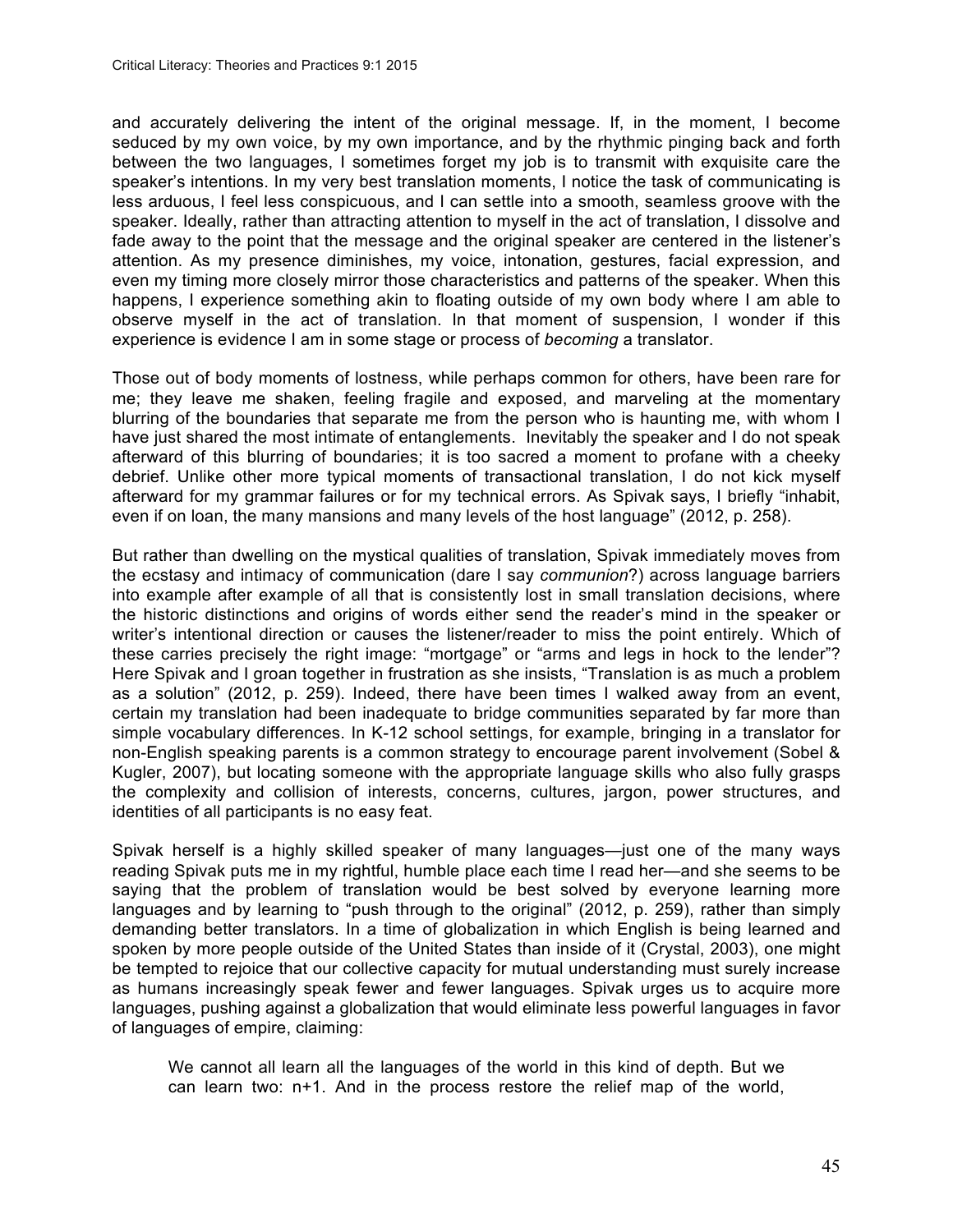flattened under one imperial formation. And it doesn't matter what you call that empire. (2012, p. 287)

While Spivak's call here for increased diversity of language learning seems at first glance counterintuitive, in the world's rush to acquire and become proficient in global English, one wonders what knowledge, histories, understandings, and identities will be relinquished in the transaction. Yet Spivak also says, "You cannot be an enemy of English. People say easily, 'English is globalization. It is destroying cultural specificity.' Here is equivalence. *It is not equalization, it is not a removal of difference*, it is not cutting the unfamiliar down to the familiar" (2012, p. 284, italics in original).

Regarding English as the language of power and *lingua franca<sup>1</sup>* of globalization: The genie is out of the bottle and cannot be forced back in as indigenous languages are abandoned and young people lament, "I cannot talk to my grandmother" (2012, p. 287) in the pursuit to acquire English as the language of power. However, I see from the perspective of K-12 English language learners (ELLs) in U.S. schools that the learning of English only approaches "…equivalence. It is not *equalization*" (2012, p. 284, emphasis added). Learning and speaking English proficiently does not equalize, yet you can never hope to be "equal" without learning English. Ah, there is the double bind! In spite of overwhelming research evidence to the contrary, English learners, no matter how proficient, who retain even a whiff of a native language accent are generally regarded by native speakers as less intelligent, less capable, and less trustworthy. In a nation that proudly and perversely clings to a monolingual identity and a mythology of English as national language, non-native English will never equalize when the mother tongue leaves behind a trace, a Shibboleth that continually reveals one's true origins as *less-than*, no matter how many languages one might speak in addition to English. Language marks and reveals the origins of our deepest identities. But what possibilities remain for K-12 English language learners in this time of globalization?

Spivak describes the rigor and fidelity required to choose exquisite words, syntax, and phrases which transmit sophisticated intentions, images, historical references, and metaphors always embedded in language. Translation of this quality is only possible under the luxurious conditions of ample time and access to linguistic resources, yet the demands and pressures of spontaneous translation do not relieve the translator of Spivak's call to be haunted by the speaker. A gifted and ethical translator is one who dissolves the barriers between the speaker and the audience, who delivers accurate, deep meaning with sensitivity, but without calling attention to the performance itself. On the other hand, it is always possible in the act of translation to put one's own spin on a message or to expand or contract a message. I have witnessed more than one school translator subtly shift away from a school principal's specific intentions through tone of voice or word choice, delivering a message more palatable or reassuring to the parent audience in some cases. While the translator may indeed be most concerned with the way the audience receives the message, it cannot be said that the translator has truly translated the original message or the speaker's intentions.

As I consider what it means to be a translator, Spivak's insistence on being haunted leaves me holding more questions than answers, wishing I could engage her in person to hear her answers to my new questions: What happens to the translation as it passes from the originator, through the mind of the translator, and becomes audible or legible for the recipient? Is real translation truly possible in human communication, especially in communication across two or more

<sup>&</sup>lt;sup>1</sup> See Jenkins (2003), McArthur (1998), and Melchers and Shaw (2003) for comprehensive overviews of the notion of world Englishes or English as *lingua franca*.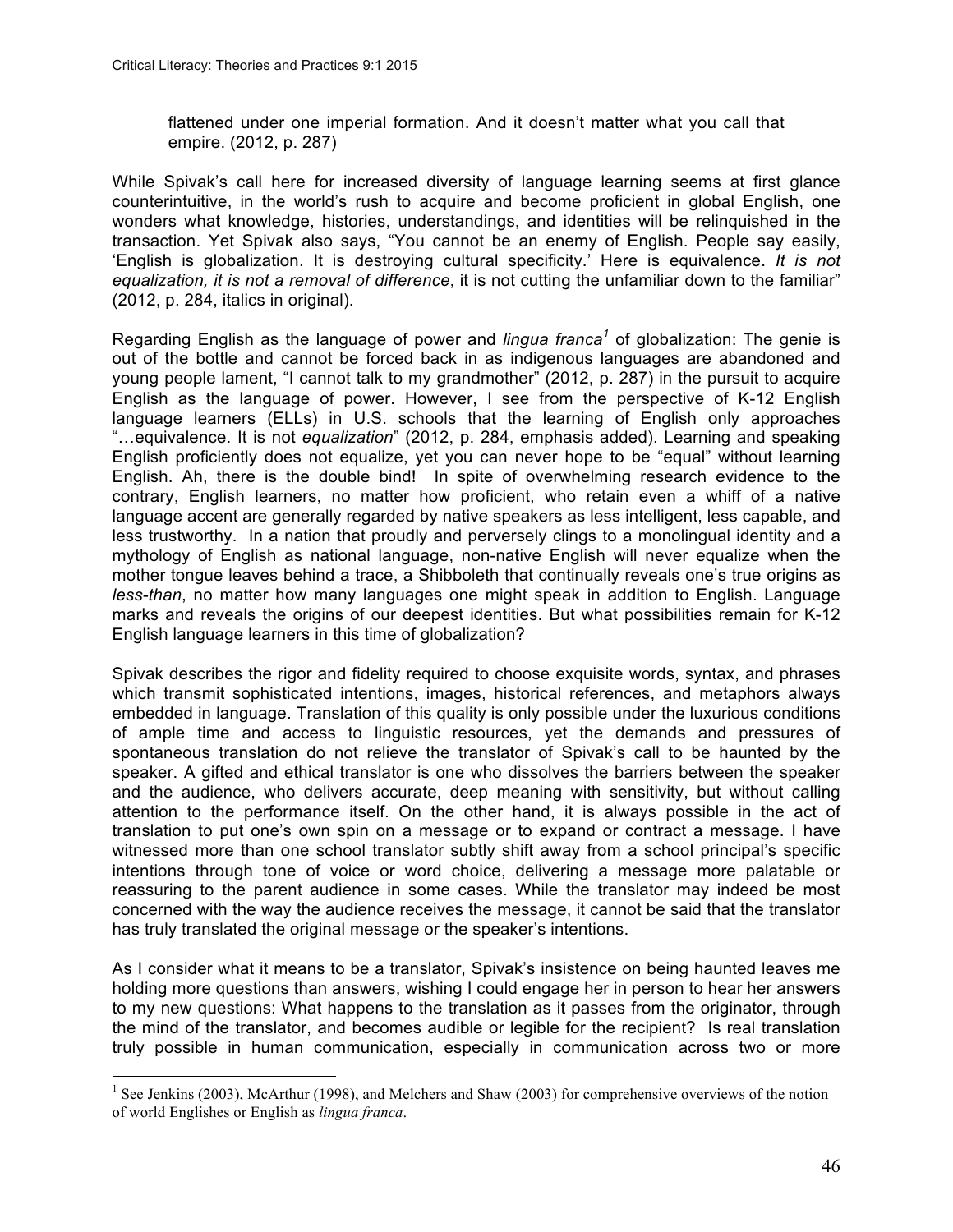languages? What gets necessarily or tragically lost in the translation? What is the cost of the lostness of the intentions to the originator and to the recipient? If all language always carries along with it the history of the collective history of the language's speakers, can we ever *really* understand one another across linguistic and cultural boundaries? What happens to the translator during the process of the act of translation? To whom do the loyalties of the translator belong?

It is this last question of loyalties that returns me in memory to a translation I was forced to do for an ESL student of mine, Mauricio, as an administrator filled out a discipline form for this student whose English was inadequate to the messiness and complexity of the moment. The administrator directed me to explain to Mauricio in his native language what was happening, which I did, but to each statement I added an amplification of the administrator's words with quiet, emphatic instructions to the student to stay calm and to focus on me. The administrator did not understand my translation, but he knew enough to realize that I was saying more than he intended. Over time, he grew first suspicious and then angry, eventually insisting that I only translate exactly what he said to Mauricio. I rather stupidly dug in and reminded the administrator that with no parents in the room, I was the student's only advocate and that he deserved to understand what was happening to him. At this point I was curtly informed that I should remember who I actually work for—the school and not the student. At the conclusion of this incident, I was removed as this student's translator and forbidden to attend his expulsion hearing or even to contact his parents—something I normally did as part of a discipline incident involving ELLs.

My role as translator in this case was meant to be limited to embodying a neutral conduit for transmission of information; I was harshly reminded who was paying for my services. On that day I regretted my language knowledge and my availability to play the role of Mauricio's translator; this language transaction was a stark reminder of the raw power of language and the complexity of the act of translation. As Spivak (1993) says elsewhere, "This is the risk that one must run in order to understand how much more complicated it is to realize the responsibility of playing with or working with fire than to pretend that what gives light and warmth does not also destroy" (p. 283). Language brokering has the capacity to warm its participants and can simultaneously char and consume both the recipients and the conduit when disproportionate power relationships are present.

Reading Spivak leaves me a bit singed as a reader. How is it that Spivak, who writes to me in her amazing, sophisticated non-native English, so often eludes my comprehension? She evades me and resists my apprehension of her, no matter how hard I try. Her exact meaning always slips between the fingers of my mind, revealing my desire for certainty in my attempt to translate her into something familiar, something close, something friendly, or at least something *approximating* understanding. As I read her, as I hear her voice narrating the text in my mind, I begin to suspect that somehow Spivak is on to me, that she knows how hard I am laboring to make meaning of the difficult images she effortlessly spins out of her multilingual identity. What is happening here as I struggle to comprehend her? I am reading in English, my own native language after all. It is *my* mother tongue she is speaking. I cannot return the favor, cannot answer her in her mother tongue. Even in English, I can barely formulate a coherent question, never mind a clever question. Reading Spivak for me is tantamount to reading in Latin, or reading in any other shaky second language: I feel I *ought* to understand this, but I know I am barely skimming the surface. I occasionally grab an idea by the tail, only to feel it slip from my grasp in the avalanche of geographies, histories, literary references, insider conversations, and world language use that pepper her meanings and pour from her pen.